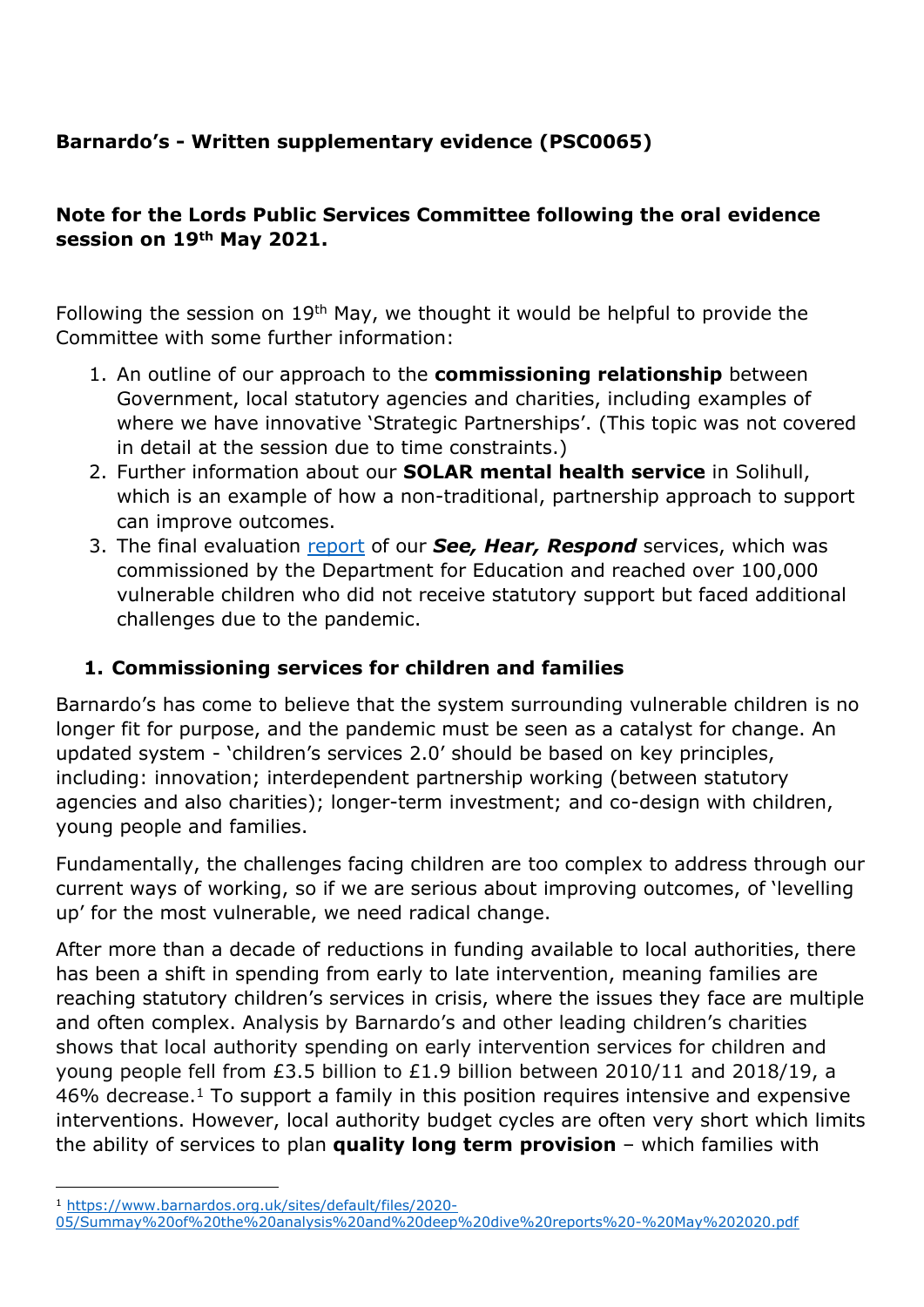complex needs require. The short-term nature of budget cycles, combined with siloed budgets across public services for children (health, social care, education) which are constrained by in-cycle cash limits, means there is no mechanism to consider longterm investment return, such as the cost that is saved by other public services and society by supporting a family earlier.

A key learning from the pandemic is that commissioners and charities have focused on ensuring the continuity of service and innovation in service delivery to adapt to national and local lockdowns. This was achieved at pace, removing lengthy processes. Having **simpler, streamlined and more accelerated processes** that are accessible to grassroot organisations expands the pool of voluntary, community and social enterprise (VCSE) expertise local authorities can draw from. Additionally, working with established charities, like Barnardo's, to create a network of VCSE to deliver multi-partners programmes enables statutory authorities to harness community assets across sectors around social care needs – *See, Hear, Respond* is a good example of this model of delivery. Being able to capitalise on community assets and working with agility to meet evolving need should be the goal when deliver services to children and families, rather than through a prescribed solution. To achieve this way of working requires trust, co-design and iterative contract and grant management.

#### **See, Hear, Respond**

The Department for Education (DfE) funded Barnardo's to lead *See, Hear, Respond*. Set up to support children and young people affected by the pandemic, but who were 'hidden' and did not meet thresholds for statutory services, the partnership supported over 100,000 children and young people between its inception in July 2020 and when the funding ended in April 2021. This innovative, interdependent partnership brought together over 80 large and small, national and local charities and community-based organisations. Importantly, 74% of the funding went to partners, and smaller, local charities also benefited from capacity building, including in terms of support with policies, procedures and the ability to bid for future funding. This innovative partnership approach provided a blended offer to children, young people and families through an online support hub, online counselling and therapy, access to specialist group work, face-to-face 1:1 support for those most in need, detached youth work in places and spaces where children are exposed to risk, and support with reintegration into education.

Additionally, it also requires **better and more responsive integrated services that have a good understanding of children and families holistically**, rather than focusing on one issue. Barnardo's has found that forming what we call 'strategic partnerships' with local authorities, enables greater flexibility to collaborate and innovate, achieving change at a deeper level, that cannot be achieved through traditional transactional commissioning. Strategic partnerships focus on moving away from layering additional complexity onto an already complicated system, and instead focus on addressing the root cause of structural, societal and systemic disadvantage by adopting a 'systems change' approach.

Barnardo's now has several strategic partnerships with different local authorities. Key characteristics driving their success include strong governance and leadership;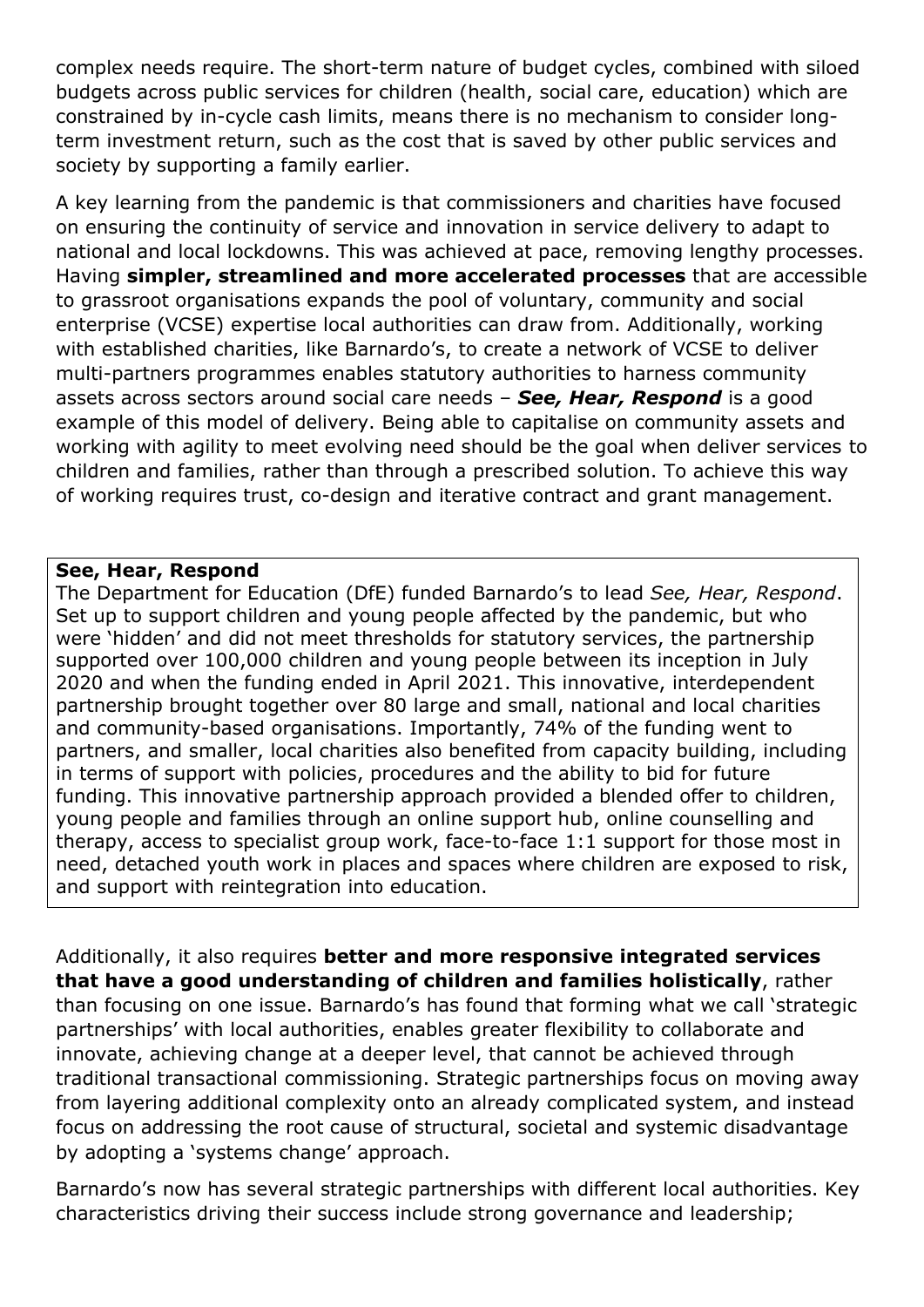dedicated resources to co-ordinate and drive innovation and design; strong communication across all levels of both organisations; shared vision, values and priorities; and trust and transparency.

## **Case study: Leicestershire Children's Innovation [Partnership](https://www.publicservicetransformation.org/wp-content/uploads/2019/08/Case-study-Leicestershires-Childrens-Innovaton-Partnership.pdf)**

In 2017, the council's medium-term financial strategy set out that £66million of savings need to be realised across the council by 2020/21, £4.3 million of which must come from children's social care. At the same time, the number of looked after children in Leicestershire was projected to grow, resulting in an estimated cost increase of £14.7 million by 2021/22. External residential placements made up 11.7 per cent of the total looked after children population. In addition to the financial challenges facing councils such as Leicestershire, there is also a national 'market sufficiency' challenge, in providing good value-for-money residential placements for looked after children with a multiplicity of complex needs. As a result of inadequate supply in the market, providers can negotiate fees outside of already procured contracts and 'cherry pick' the less complex children.

In response to these challenges, the council wanted to achieve a whole-system change. The vision was to **co-invest, co-design, co-produce and co-delivery** services that meet the needs of young people, from edge of care to leaving care, with a partner. In 2018, Leicestershire County Council (LCC) procured a strategic partnership through the Procurement Directive: Light Touch Regime Open Procedure. Unlike traditional contracts, the strategic partnership has a 2-tier contractual arrangement which outlines: (1) the Collaboration Agreement outlining the terms and conditions of the Partnership; (2) the Service Delivery Contract outlining the terms and conditions of commissioned services. The contract was awarded to Barnardo's in November 2018 and is up to 10 years working together across the whole of the children's social care system, including responding to new and emerging challenges, to improve outcomes for children and families in Leicestershire.

Barnardo's has invested dedicated charitable funds to develop and deliver the strategic partnership, ensuring relationships were developed and embedded into core services across the Children's Services and wider stakeholders. Together, the partnership has expanded its service offer by co-bidding for new opportunities. As a result, the partnership has evolved to include the delivery of the following services:

- Holiday Activity and Food Programme
- Family Group Conferencing
- Life Skills Programme

In addition to these services, the strategic partnership has co-designed a new and innovative residential care model where LCC capital investment has purchased the properties and Barnardo's will be the service delivery Partner for these residential settings. The benefits of a strategic partnership compared to traditional transactional commissioning has been the co-design, agile mobilisation, trust, transparency and collaboration in all aspect of the development and delivery of new services ensuring integrated pathways to improve the lived experience of children, young people and families.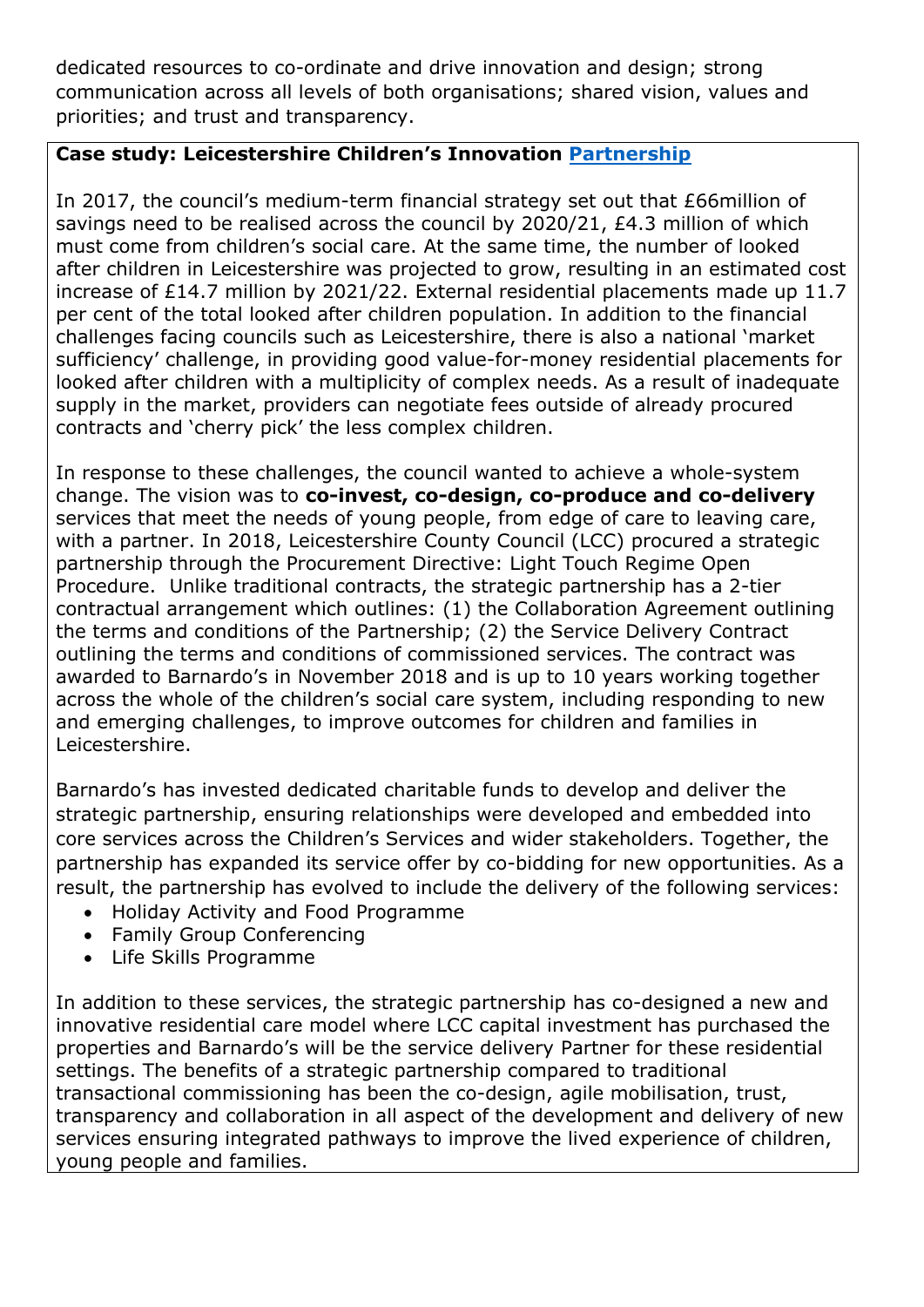#### **What needs to change? Government support for to transform commissioning.**

- 1. Incentivise interdependent partnerships, like *See, Hear, Respond*, that draw on the expertise and skill set of more than one organisation and sector to meet local needs. The benefit of VCSE is the added value charities bring alongside the service provision. This could include building local capacity and volunteering programmes.
- 2. Supporting public services to understand and navigate the use of Contract Procedure Rules to build confidence to develop strategic partnerships within a legal framework. Leicestershire example highlights how this can be done well.
- 3. Promote a 'From Procurement to Partnership' message. E3M, a Social Enterprise, has developed a [toolkit](https://e3m.org.uk/from-procurement-to-partnership-a-practical-toolkit-for-commissioners/).
- 4. Offer funding streams to support dedicated resources (e.g. secondments between local authorities and those they partner with) to drive the establishment, mobilisation and delivery of Strategic Partnerships at a local level.

## **2. SOLAR – A new approach to mental health services**

In Solihull, Barnardo's works with Birmingham and Solihull Mental Health NHS Foundation Trust and Autism West Midlands to deliver a fully integrated emotional wellbeing and mental health service called Solar for children and young people 0-19 years of age. It is designed to create a comprehensive system, designed around the needs of children and young people, which keeps children and young people healthy as well as treating those that are ill. The service prioritises resilience, partnership and co-production. Solar was set up as a service not about thresholds or tiers, but about timely access to appropriate support in line with children and young people's needs.

Traditionally CAMHS services are separated into four Tiers of support dependent on need, Tier 1 and Tier 2 services in particular would be provided by a number of different organisations and agencies. These Tiered services are often delivered by multiple agencies across multiple sectors, and there are several transition points, even within the Tiers. **Transition points are often when children are failed. The service replaces the previous tiered approach to CAMHS with a holistic response, reducing the number of transition points, so that** *children can access the support they need when they need it***.**

The service currently accepts children and young people, until their 19th birthday, who are residents in the borough of Solihull, go to school or college in the Solihull borough, or have a Solihull GP. By employing a single, multi-professional team of practitioners, including psychiatrists, psychotherapists and family support workers, Solar can be agile in adapting intervention strategies and in doing so uses resource more efficiently. As part of this partnership Barnardo's delivers the primary mental health support which is early support for children and young people experiencing difficulties with their emotional wellbeing and mental health Solar supports the following outcomes for children, young people and their families and carers:

 Improved emotional wellbeing and mental health for children, young people and their carers so that they are more resilient, able to manage their mental health needs and have a life which is not defined by their mental illness.